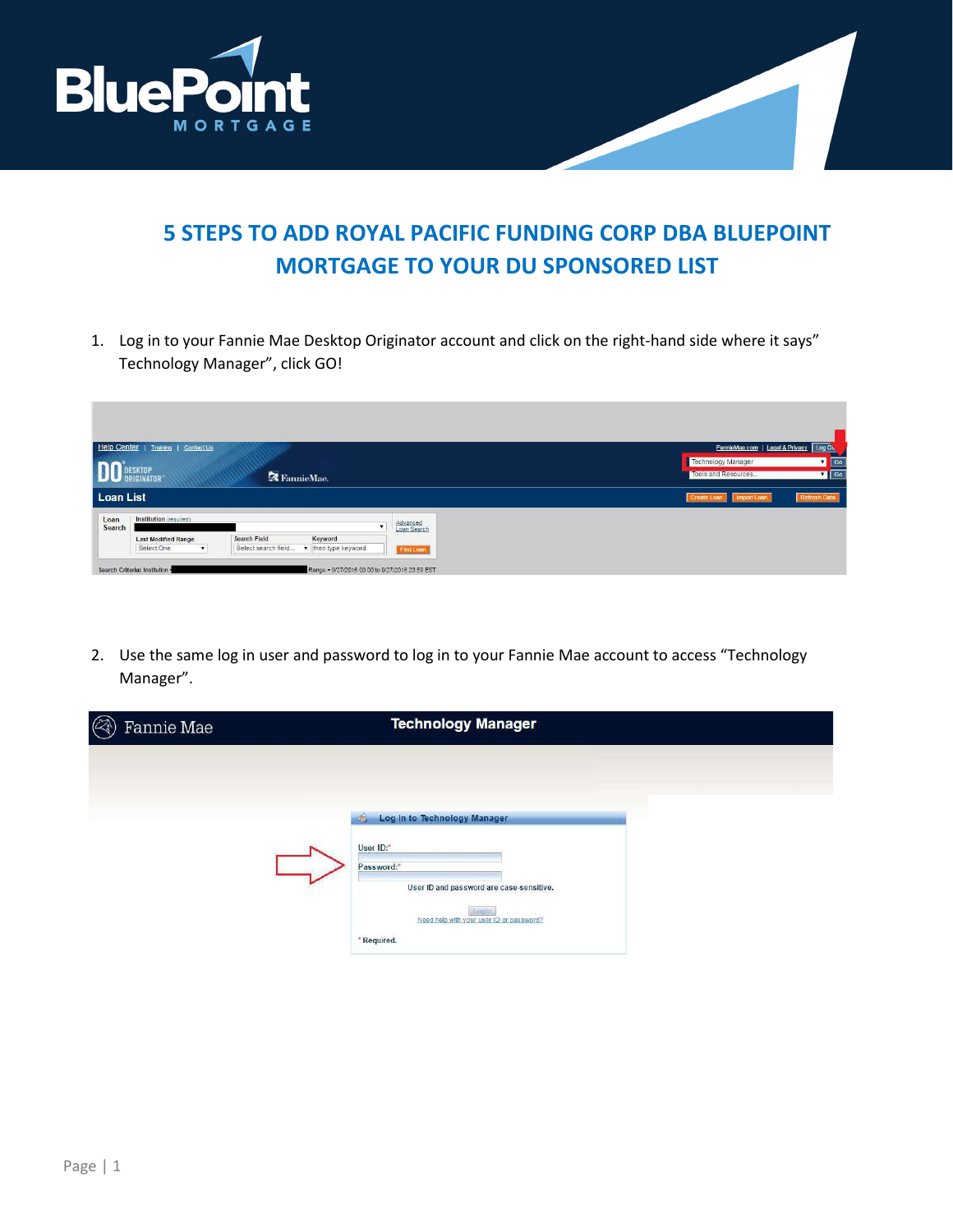3. Once you are logged in, click on "Request Additional Sponsorships".

| <b>Technology Manager</b> | <b>I</b> Logout                                                                                                                                                |
|---------------------------|----------------------------------------------------------------------------------------------------------------------------------------------------------------|
|                           |                                                                                                                                                                |
|                           | I Would Like To<br><b>Update My Info</b><br><b>Create New User</b><br><b>Manage Users</b><br><b>Generate Reports</b><br><b>Request Additional Sponsorships</b> |
|                           |                                                                                                                                                                |

4. Make sure the top RIGHT box has your Company ID and Company Name.

Then, you are going to search at the BOTTOM left corner box for "Royal Pacific Funding Corp" and click on "Add". Once your screen looks like below, click on CONTINUE.

| Fannie Mae                                                                                                                                                                                                                                                                                                                                                                      | <b>Technology Manager</b>                                                |
|---------------------------------------------------------------------------------------------------------------------------------------------------------------------------------------------------------------------------------------------------------------------------------------------------------------------------------------------------------------------------------|--------------------------------------------------------------------------|
| <b>Request Additional Sponsorships</b><br>Subscriber ID - Name:                                                                                                                                                                                                                                                                                                                 |                                                                          |
| Use this page to select the institution for which you want to set up a new lender relationship.<br>Once the sponsoring arrangement is complete, users within the institution will be able to submit loans to the selected lenders.<br>If there is no institution listed under the 'Selected Institutions' list, please make a selection from the 'Available Institutions' list. |                                                                          |
| <b>Available Institutions</b><br>Institution ID +<br><b>Institution Name of</b>                                                                                                                                                                                                                                                                                                 | <b>Selected Institutions</b><br>Institution ID +<br>Institution Name +   |
| No data                                                                                                                                                                                                                                                                                                                                                                         | 123456<br>Happy Mortgage Inc.                                            |
|                                                                                                                                                                                                                                                                                                                                                                                 | $Add$ ><br>< Remove<br>Undo All                                          |
| $\left \frac{1}{2}\right $ 1 of 1<br><b>BO</b> BOOT<br>Select one item at a time, multi-select is not allowed.                                                                                                                                                                                                                                                                  | 101 1 1 0 1 1<br>Select one item at a time, multi-select is not allowed. |
| To continue, Please select a Sponsoring Lender by selecting lender(s) from the 'Available Lenders' list.<br>Search the lender by typing in their name in the Lender Name search box<br>Use the 'Add' option to add your selection to the 'Selected Lenders' list.<br>To remove a selection, use the 'Remove' option.<br>To undo an action, use the 'Undo All' option.           |                                                                          |
| Please Note: The lender may require a formal application package prior to approving your request, which could delay your sponsorship approval process.<br>Type in<br><b>Available Lenders</b><br>'Royal Pacific                                                                                                                                                                 | <b>Selected Lenders</b>                                                  |
| <b>Funding</b><br>Lender Name A<br>Corporation"<br>Roya                                                                                                                                                                                                                                                                                                                         | Lender Name +                                                            |
| ROYAL PACIFIC FUNDING CORPORATION                                                                                                                                                                                                                                                                                                                                               | ROYAL PACIFIC FUNDING CORPORATION                                        |
|                                                                                                                                                                                                                                                                                                                                                                                 | Add ><br><remove<br>Undo All</remove<br>                                 |
| 除命<br>1 of 1<br>Use Ctrl + mouse click to multi-select                                                                                                                                                                                                                                                                                                                          | № ∉<br>1 of 1<br>晚晚                                                      |
| <b>Current Relationships (2 records found)</b>                                                                                                                                                                                                                                                                                                                                  | Select one item at a time, multi-select is not allowed.                  |

Continue Cancel